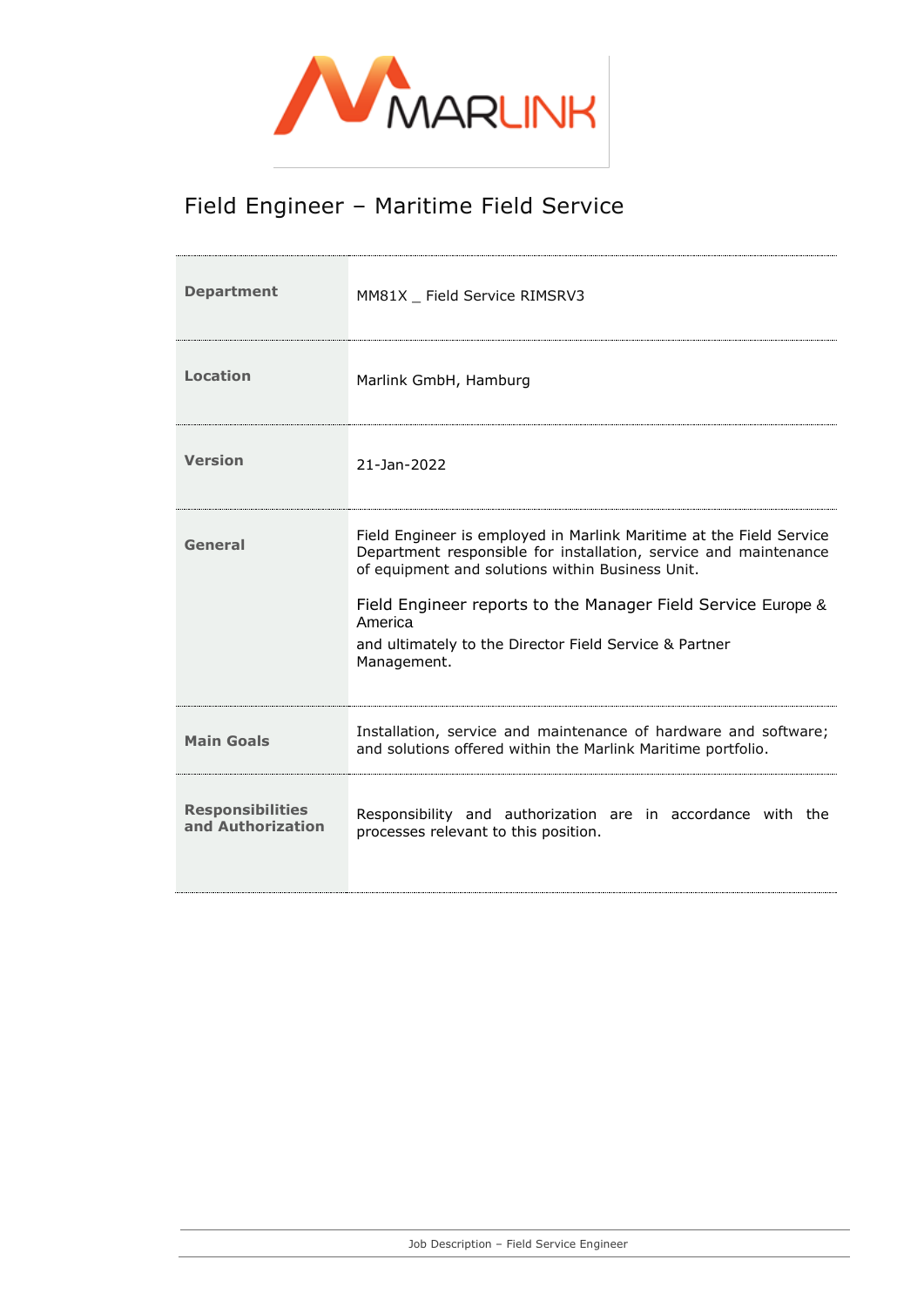

| <b>Main Tasks</b>                          | Responsible for the work and activities related to<br>installation,<br>service<br>and<br>maintenance<br>οf<br>all<br>Connectivity/Satellite Systems, IT Network Hardware &<br>software |
|--------------------------------------------|----------------------------------------------------------------------------------------------------------------------------------------------------------------------------------------|
|                                            | Creation and filing of detailed documentation<br>from<br>$\bullet$<br>services, and maintenances<br>tasks<br>installations,<br>for<br>assigned                                         |
|                                            | Responsibility for completion of tasks on time with respect<br>$\bullet$<br>to agreed scope of work                                                                                    |
|                                            | Coordination with customer for successful implementation<br>$\bullet$<br>of task assigned                                                                                              |
|                                            | Cooperate with internal departments to solve technical<br>$\bullet$<br>and operational issues, close coordination with Support<br>and Project Managers                                 |
| <b>Main Knowledge</b>                      | Education in IT & Telecommunications (bachelor's degree<br>$\bullet$<br>or similar)                                                                                                    |
|                                            | IT Knowledge is a must, minimum understanding on<br>$\bullet$<br>computer network infrastructure and administration                                                                    |
|                                            | Experience in the marine electronics environment on<br>$\bullet$<br>yachts, commercial or military vessels, or any offshore<br>installation is an advantage                            |
|                                            | Preferably experience from<br>multi-national<br>serving<br>$\bullet$<br>customers.                                                                                                     |
|                                            | Fluent in English and preferably other international<br>$\bullet$<br>languages.                                                                                                        |
|                                            | Preferably work and live nearby Hamburg                                                                                                                                                |
| <b>Main Attitude</b><br><b>Competences</b> | Demonstrated<br>technical<br>knowledge<br>and<br>strong<br>$\bullet$<br>troubleshoot skills.                                                                                           |
|                                            | Strong commitment to quality, and<br>adherence to<br>$\bullet$<br>practices, procedures, and prioritize correctly under time<br>pressure.                                              |
|                                            | Physically fit to work in offshore / maritime environment.<br>Must be able to lift heavy equipment and climb into<br>confined antenna spaces.                                          |
|                                            | Support and<br>communicate<br>with<br>customers<br>in.<br>$\bullet$<br>a<br>professional manner                                                                                        |
|                                            | Team player with ability to independently solving his tasks<br>$\bullet$                                                                                                               |
|                                            | Self-initiative to increase knowledge level by self-studying<br>and trainings                                                                                                          |
|                                            | Actively seek and share knowledge within the organization<br>$\bullet$                                                                                                                 |
|                                            | Flexible to perform also other tasks outside the scope of<br>$\bullet$<br>main role                                                                                                    |
|                                            | Must be flexible to work worldwide and travel varying<br>$\bullet$<br>schedules, including evening and weekends.                                                                       |